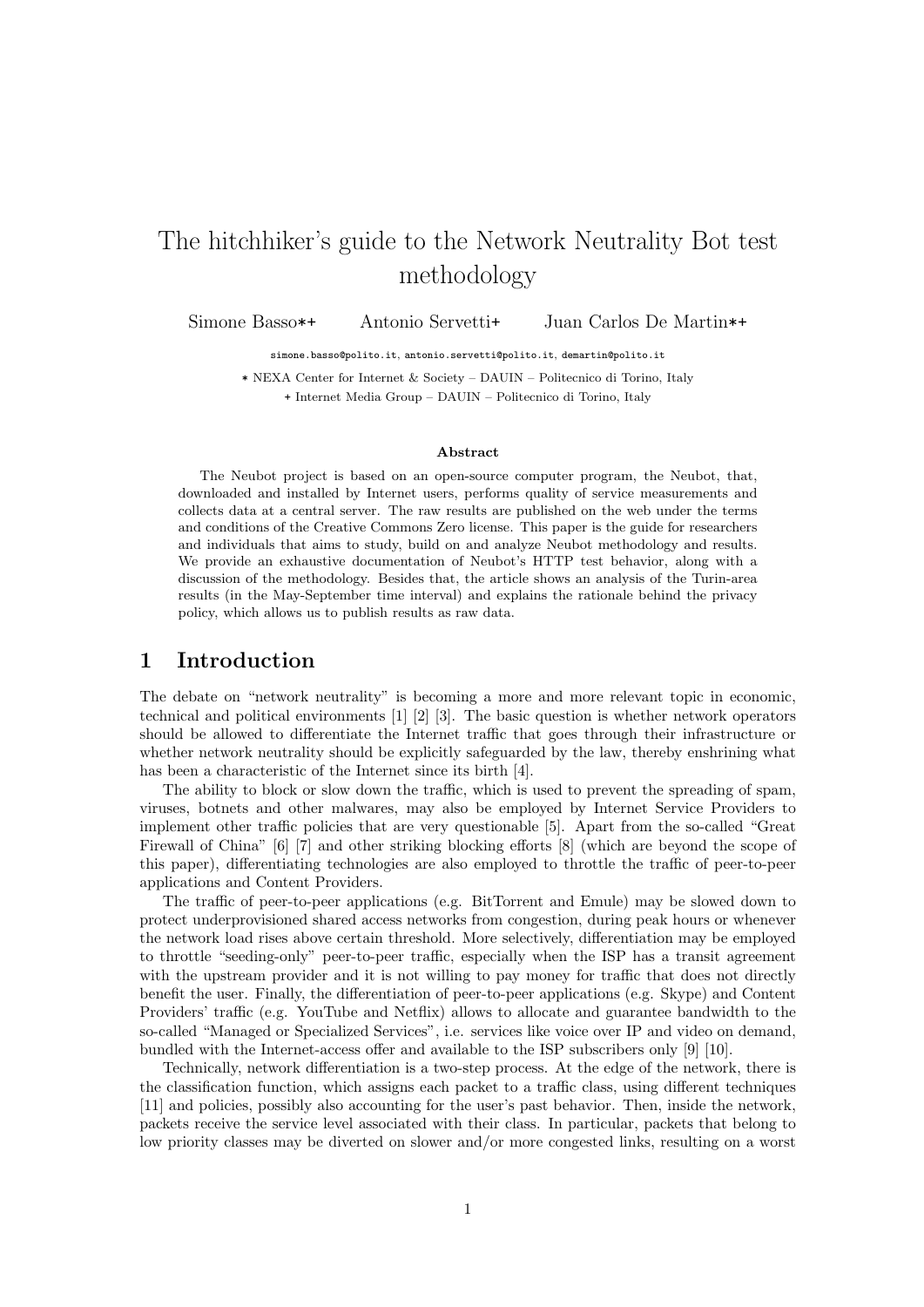average quality of service. Alternatively, they may be scheduled for forwarding after higher priority packets [12] [13] and dropped with higher probability from router queues in case of congestion [14].

As a consequence, the topic of network neutrality is tightly related to the one of network quality measuremement. A nonneutral network path is one where certain traffic classes experience, on the average, more packet losses and/or delays than others. For this reason most of the network neutrality tools available in literature perform network quality measurement, via active probing and/or capturing and analyzing the user's traffic. Then, they compare the measurement results for different protocols and/or services, seeking for significant quality differences [15] [16] [17] [18].

Despite the potential impact of traffic differentiation and the fact that there are some available tools for network quality measurement, most users, developers and network administators are still not provided with enough information. At the same time, ISPs and Content Providers have access to a wealth of data, respectively because they convey users' traffic and they serve a large number of eyeballs [19]. To start closing this information gap and empower the users, our proposal is the "Network Neutrality Bot" (Neubot) project.

The Neubot project is based on an open-source computer program, the Neubot, that, downloaded and installed by Internet users, performs quality of service measurements and collects data at a central server [20]. Neubot runs in the background on the user computer and periodically contacts the central server, which redirects it to the closest test server. In turn, Neubot connects to the test server, performs a transmission test, saves the results locally and uploads them to the test server as well [21]. Neubot is designed as a software architecture for network measurements and currently hosts two transmission tests. The speedtest test uses the HTTP protocol and measures round-trip time, download and upload goodput [22]. It is inspired to Speedtest.net [23] test, hence the name. The *bittorrent* test emulates the BitTorrent peer-wire protocol and measures round-trip time, download and upload goodput. The raw results are published at http://www.neubot.org/data under the terms and conditions of the Creative Commons Zero license.

This paper is the guide for researchers and individuals that aims to study, build on and analyze Neubot methodology and results. The major contribution of this work is the exhaustive documentation of the *speedtest* test behavior, along with a discussion of the methodology. Besides that, the article shows a qualitative analysis of the Turin-area results, in the May-September time interval. And explains the rationale behind the privacy policy, which allows to publish results as raw data.

The rest of this paper is organized as follows. In section 2 we describe related research efforts. Section 3 documents and discusses in detail the speedtest transmission test. Section 4 is dedicated to the presentation of the measurements in the Turin area. In section 5 we explain the rationale behind the privacy policy. Finally, in section 6 we draw the conclusions.

### 2 Related work

Early network-neutrality literature and tools focus on detecting port blocking and RST injection. The seminal work of Beverly, Bauer and Berger aims to build a map of port blocking policies, with emphasis on VPN, email and file sharing ports [24]. Electronic Frontier Foundation's Switzerland is a semi peer-to-peer prototypal application designed to detect the modification or injection of packets with the help of a central server [25]. The article of Dischinger et al. describes BTTest, an easy-to-use tool to detect BitTorrent RST injection practices, which has been used to characterize the RST policy of many providers [26]. NNSquad Network Measurement Agent (NNMA) is a prototypal piece of software that detects certain spoofed RST segments [27]. Weaver, Sommer and Paxson's paper provides a rich set of heuristics to detect RST injections and identify the generating device with a certain degree of confidence [28].

More recent works measure various facets of quality and compare those measurements to assess the degree of neutrality. NANO (Network Access Neutrality Observatory) is an agent that passively collects performance data from users' computers and uploads them to a central server. In turn, the server relies on stratification to group clients in clusters where the performance difference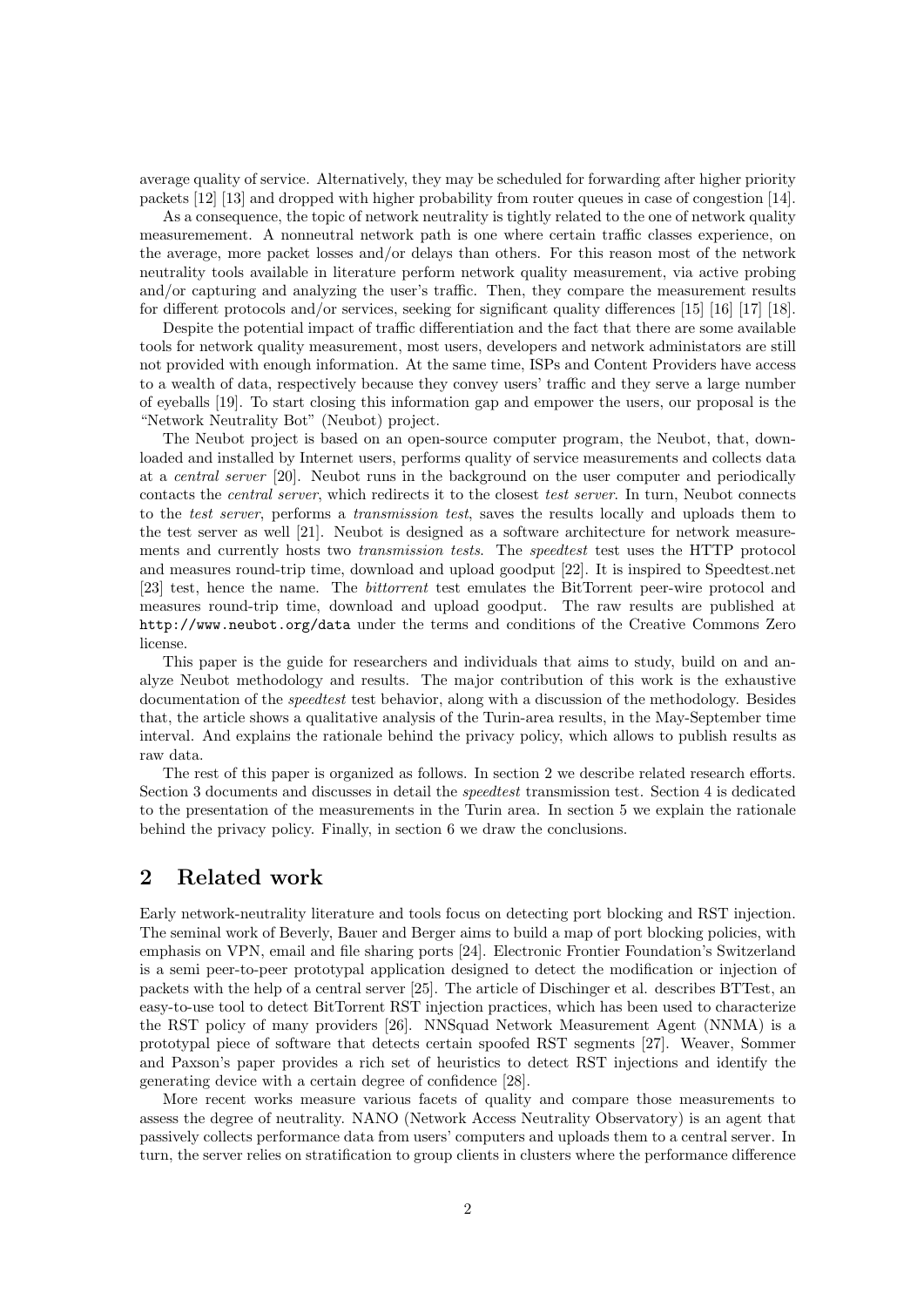depends on the ISP policy and not on confounding factors [29] [18]. NetPolice (formerly NVLens) is a protocol-aware traceroute-like tool to (i) probe backbone ISP paths with traffic that emulates different applications protocols and (ii) compare the loss rate [30] [17]. DiffProbe is an active probing method to detect whether an ISP is performing delay or loss discrimination comparing the delays and losses experienced by two flows [16]. Glasnost – the evolution of BTTest – compares the throughput of two traffic flows, identical in all aspects other than their packet payloads. It runs the two flows multiple times back-to-back, filters the results to eliminate noise and reports (non)discrimination [15]. WindRider is a mobile application that performs active goodput tests using different ports. It also performs passive tests such as measuring the delay to load web pages. In both cases the results are uploaded to central servers [31].

Other research and nonresearch efforts just focus on quality. BISMark is a OpenWRT-based home router that performs periodic active measurement of the access link performances [32]. Grenouille periodically performs ping, download and upload tests with nearby servers and collects results at a central server [33]. Pathload2 is a tool that measures the available bandwidth of the user's broadband connection [34].

Completely different from the above projects and tools is Measurement-Lab (M-Lab). Which is a distributed server platform – founded by the New America Foundation's Open Technology Institute, the PlanetLab Consortium, Google Inc. and academic researchers – where researchers can deploy the server of their active transmission test tools [35].

### 3 The speedtest transmission test

The speedtest test takes place between the Neubot and the test server indicated by the master server. Before the actual test, there is the negotiation of the test parameters and the test itself may be delayed to control the load. Then there is the actual test, discussed below. After that, the Neubot sends the test server its results and vice versa, so there is complete information. For a more detailed explanation of the test phases we refer the reader to our previous work [21].

The actual speedtest test uses the HTTP protocol and measures round-trip time, download and upload goodput. The round-trip time is estimated using two distinct techniques: the measurement of the time required to connect and the measurement of the request-response latency. The goodput is the application-level throughput [36], calculated dividing the amount of sent (or received) bytes over the elapsed time.

In the following subsections we provide more details regarding the measurements. Then we discuss the limits of our methodology.

#### 3.1 Time required to connect

The time required to connect is the time it takes for the connect(2) system call to complete. This approxymates the round-trip time because this system call immediately sends a SYN segment and returns when it receives the SYN|ACK segment.

Neubot uses nonblocking  $I/O$  and  $select(2)$  to dispatch  $I/O$  readiness events. Therefore the time required to connect is actually computed performing the difference between the time when the socket becomes writable and the time when connect(2) reports that the connection attempt is either complete or EINPROGRESS.

Since the test uses two (or four) connections, the result is the average. The current implementation (0.4.1) serializes multiple concurrent connection attempts, so each connect() is measured independently of the others. This was not the case before Neubot 0.3.7: in old versions multiple attempts were overlapped. So the average is more noisy in old Neubot versions.

### 3.2 Request-response latency

The request-response latency is computed performing the difference between the time when the response is received and the time when the request is sent. This is a reasonable overestimation of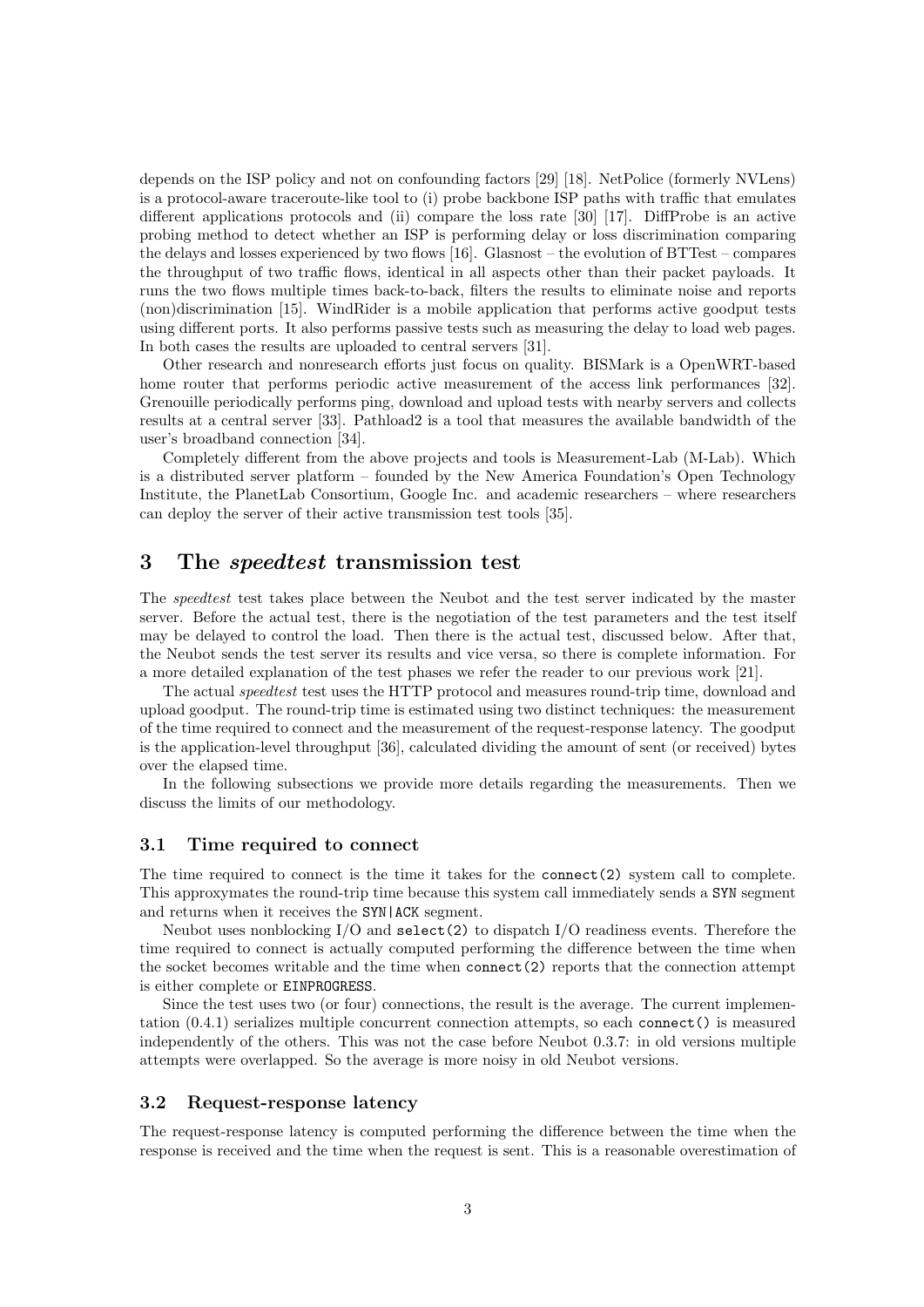the round-trip time because Neubot sends small HEAD requests and the server responds with very small bodyless responses. Indeed, per RFC 2616 the response to an HEAD request must not contain the body and must consist of the headers only [37].

While the test uses two (or four) connections, only one connection is employed to perform this measurement. The request-response latency is measured back-to-back for ten times. And the result is the average.

### 3.3 Goodput

The goodput is calculated dividing the amount of bytes sent (or received) over the elapsed time. The download estimation is performed at the receiver, while the upload estimation is performed at the sender. The amount of bytes sent (or received) is initially small and may be adapted after the test, if needed. The elapsed time is the difference between the time when the last byte of the response is received and the time when the first byte of the request is sent. The test is repeated if the elapsed time is less than the target test duration. Before repeating the test, the amount of bytes to send (or receive) is adapted, so that subsequent tests would run for more than the target test duration (under current conditions).

Since the first public release (Neubot 0.3.0) the test has employed two concurrent connections. This was motivated by the fact that we started with just one server, located in Turin, and we wanted to double the range of bandwidth-delay products we could serve. There was also a period (Neubot 0.3.5 – 0.3.6) when Neubot employed four connections, but we decided to step back because the goal was to measure the quality not to maximize the goodput (more on this later).

The target test duration changed significantly since the first public release. One key point is to perform quick measurements, because Neubot is a background tool and should not consume too much network resources. For this reason, version 0.3.0 estimated the goodput out of one-second transfers. Unfortunately that was not enough and caused too much variation, even if the mean was consistent with other independent measurements [22]. To counter this problem, Neubot 0.3.5 and Neubot 0.3.6 raised the number of concurrent connections, from two to four. But the variation was still high, so Neubot 0.3.7 returned to the two-connections model but increased the target to five seconds.

The algorithm to adapt the number of bytes to send (or receive) after a test changed since the first public release too. At the beginning the strategy was to double the amount of bytes when the duration was less than the target. That was acceptable for short transfers but is too aggressive for five-seconds transfers. So, starting from Neubot 0.3.7 the amount of bytes is still doubled, but when the duration is less than one second only. Otherwise, it is scaled so that the next test would run for at least five seconds (under current conditions).

Starting from Neubot 0.3.7, the receive buffer is set to the fixed value of 256 KiB, because we have observed that different operating systems scale differently the receive buffer during slow start and we wanted to eliminate a possibile confounding factor. We have chosen 256 KiB because it is the maximum-possible socket buffer value on BSD (to increase it more one needs root privileges to raise the limit via sysctl).

#### 3.4 Discussion

The "time required to connect" approximation of the RTT is acceptable if neither the SYN nor the SYN|ACK segments are lost. And if the two operating systems are not heavily loaded, so that the network delay is at least one order of magnitude more than the segment processing delay. The "request-response latency" is less precise because there is always some application delay involved and because there is application overhead caused by HTTP headers. But it allows to collect more than one sample per connection. Of course, both estimates are performed at the beginning of the connection so they may not reflect the actual RTT during the data transfer.

The upload goodput estimate is measured at the sender. This is done for implementation simplicity. But it would be more robust to measure it at the receiver. Because measuring at the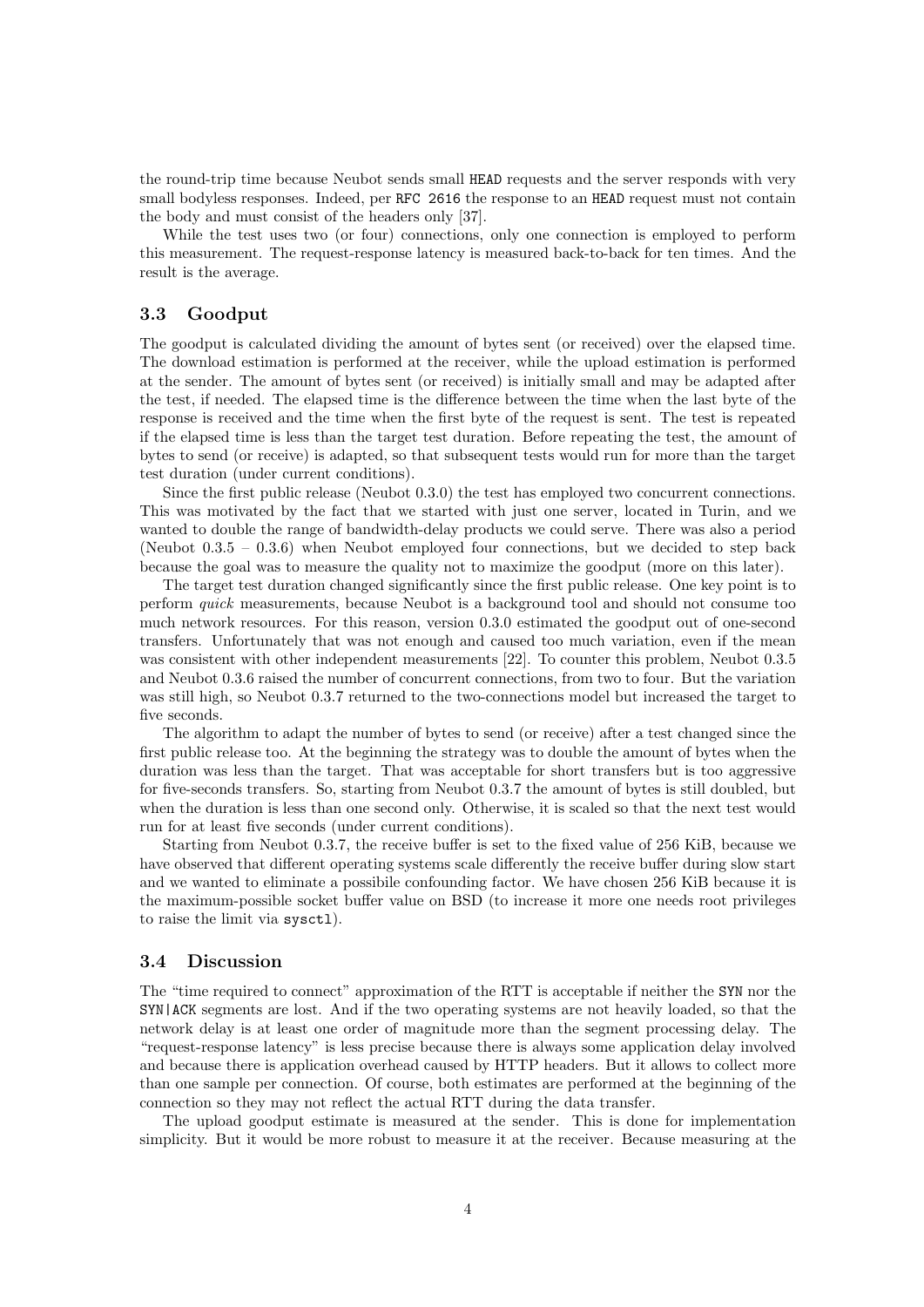receiver smooths possible peaks, such as the ones caused by drop tail in the home router. And because, more generally, the measurement at the receiver conveys more information.

The methodology always yields an underestimate of the actual goodput. Because the measurement starts when the requester sends the request. Therefore the elapsed time includes at least one idle round-trip time: the one when the connection is waiting for the response to arrive. The impact of that was higher with one-second measurements than it is with five second. Assuming a round-trip of 100 ms the idle time was  $10\%$  (or more), while now it is  $2\%$  (or more).

The methodology allows to compare connections with similar round-trip time ranges. But the comparison is more problematic when the round-trip times significantly differ. The problem is that the target duration is expressed in seconds, while TCP behavior is typically modeled in terms of "rounds", where the round duration is one round-trip time [38]. So, connections with very different round-trips run the test for the same number of seconds but certainly not for the same number of rounds.

One-second tests experienced more variation because the percentage of rounds spent in the slow start was higher. In this state, fast recovery is fragile and TCP performances are more loss-sensitive. So, while the goodput measured by a short test may not be a good throughput approximation, the variation is still interesting, because it conveys information on the average loss ratio. In turn, this information can be used to compare the quality of different protocols or different access networks.

The concurrent-connections model has the advantage that the measured goodput is closer to the throughput. The available bandwidth is used more efficiently, because each connection has a smaller window, so it takes less round-trip times to recover after a loss. And because a connection may grow and take more bandwidth when another experiences a loss. As a consequence, measuring a congested network with more concurrent connections yields a better goodput. Which is not desirable, because worst access links should be penalized more, not less.

The advantage of fixed-size receive buffers is that all operating systems should have the same behavior. Moreover, knowing in advance the buffer size simplifies results analysis, because it is easier to classify buffer-limited TCP connections. On the other hand, the problem with this strategy is that most high-speed high-delay connections are likely buffer limited. Especially in countries like Korea and Japan where it is common to have 100 Mbit/s access links. This is not desirable because better access links should be premiated, not penalized.

Finally, the methodology does not account for many confounding factors that may reduce the goodput. It assumes that the user is not heavily using her computer and/or her access link. That no other users are heavily using/sharing the same access link. That the local wireless connection (if any) does not experience many losses. That there is no congestion in the backbone. That the test server is not overloaded. And possibly there are other hidden assumptions and unaccounted confounding factors.

### 4 Measurements in the Turin area

This section presents an analysis of a subset of the data collected in the period from 30rd May to 13 September 2011.

Table 1 shows the number of tests, the number of Neubots and the date of the first and last test for the whole dataset and for the subset of Neubots geolocated in the Turin area. We use MaxMind  $\text{thttp://www.maxmind.com/}$  free tools and databases for geolocation and for the identification of the Provider. We focus on the Turin area because our test server is located in the Torino-Piemonte Internet eXchange (TopIX), so we show measurements performed by "nearby" (in terms of RTT) Neubots. Of course, the analysis performed on the Turin area can be repeated for other regions and countries to build a per-geographic-location per-provider results map.

Table 2 shows the number of measurements and the number of Neubots geolocated in the Turin area for each Autonomous System (which is a Provider's network). In this paper we show the results of the four commercial providers with more tests and more users in the Turin area: Vodafone, Infostrada, Fastweb and Telecom Italia. GARR, the Italian universities network, is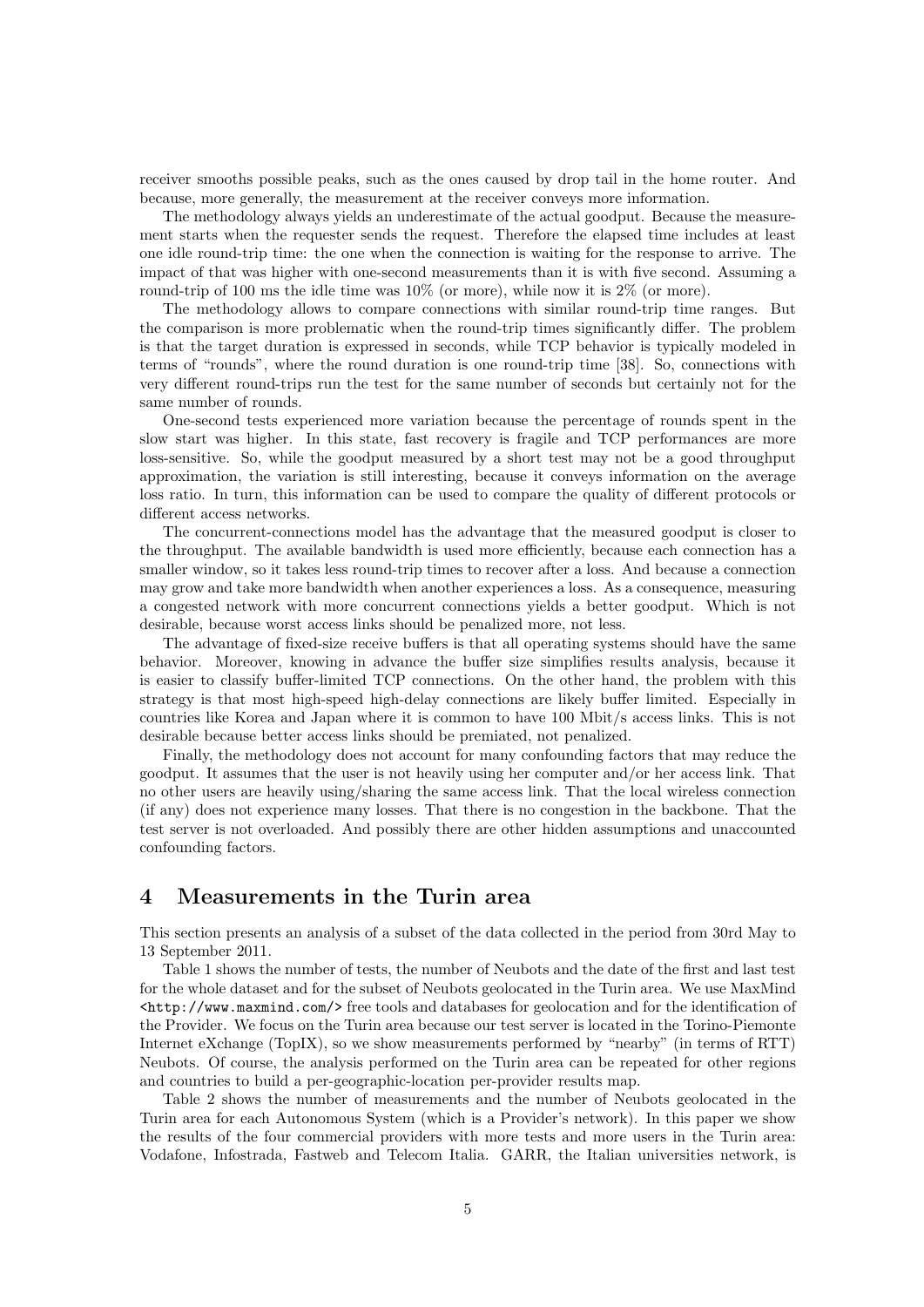|                   | Whole dataset    | Turin area |
|-------------------|------------------|------------|
| Number of tests   | 947729           | 80196      |
| Number of Neubots | 1054             | 166        |
| First test        | $30 - 05 - 2011$ | 30-05-2011 |
| Last test         | 13-09-2011       | 13-09-2011 |

Table 1: This table shows the number of tests, the number of Neubots and the date of the first and last test for the whole dataset and for the subset of Neubots geolocated in the Turin area.

| Autonomous System                                     | Measurements | <b>Neubots</b> |
|-------------------------------------------------------|--------------|----------------|
| AS2594 CSI Piemonte                                   | 77           |                |
| AS44957 OPITEL AS number                              | 45           | 2              |
| AS8968 BT Italia S.p.A.                               | 1234         | $\overline{2}$ |
| AS35612 NGI Spa                                       | 11           | 3              |
| AS35719 TEX97 S.p.a                                   | 573          | 3              |
| AS24608 H3G S.p.A.                                    | 18           | 4              |
| AS16232 TIM (Telecom Italia Mobile) Autonomous System | 90           | 4              |
| AS8612 Tiscali Italia S.P.A.                          | 555          |                |
| AS137 GARR Italian academic and research network      | 26200        | 25             |
| AS30722 Vodafone N.V.                                 | 1162         | 8              |
| AS1267 Infostrada S.p.A.                              | 794          | 24             |
| AS12874 Fastweb SpA                                   | 24735        | 44             |
| AS3269 Telecom Italia S.p.a.                          | 24702        | 65             |

Table 2: This table shows the number of measurements and the number of Neubots geolocated in the Turin area for each Autonomous System (which is a Provider's network). The four bottom Autonomous Systems are the ones plotted in Figure 1.

not included, even if it has many tests and users, because its performances are not comparable with the ones of commercial providers, having much more access link capacity. Of course, with the public availability of the results, one can build its own qualitative analysis with more, less or different providers.

Results do not represent users' broadband connection speed: instead, they represent the average quality experienced by users that perform the same test with different Internet Service Providers and different broadband connections. They are more valuable as a tool for differential analysis than as a tool for measuring the speed magnitude.

The test methodology depends on the version of Neubot and is explained in section 3.3. In addition, the methodology does not account for confounding factors such as poor wireless connectivity and the activity of other users that share the same home network, as discussed in Section 3.4.

Figure 1a shows the cumulative distribution of the request-response latency for the tests performed in the Turin area. The distribution is plotted in the range 0-400 ms and greater values are assigned to the last bin. We use request-response latency because time required to connect is buggy in old versions of Neubot, as explained in Section 3.1. About 20% of Fastweb tests have latency higher than 400 ms: this is caused by 20 Neubots that consistently report very high  $latencies<sup>1</sup>$ .

Figure 1b shows the cumulative distribution of the download goodput for the tests performed in the Turin area. The distribution is plotted in the range 0-20 Mbit/s and greater values are assigned to the last bin. The goodput is calculated at the receiver, dividing the number of bytes transmitted over the time elapsed from sending the request until receiving the whole response. If we except Vodafone, which has a single 7-Mbit/s-download–512-Kbit/s-upload commercial offer, results are collected by users with different broadband speeds and contracts. It would be interesting to classify the results depending on the highest measured speed and plot the contribution of each class separately.

<sup>&</sup>lt;sup>1</sup>Incidentally, this seems not to be caused by the fiber vs. ADSL split of Fastweb customers. There are many Neubots with less than 1 Mbit/s upload both in the more-than-400-ms camp and in the other camp.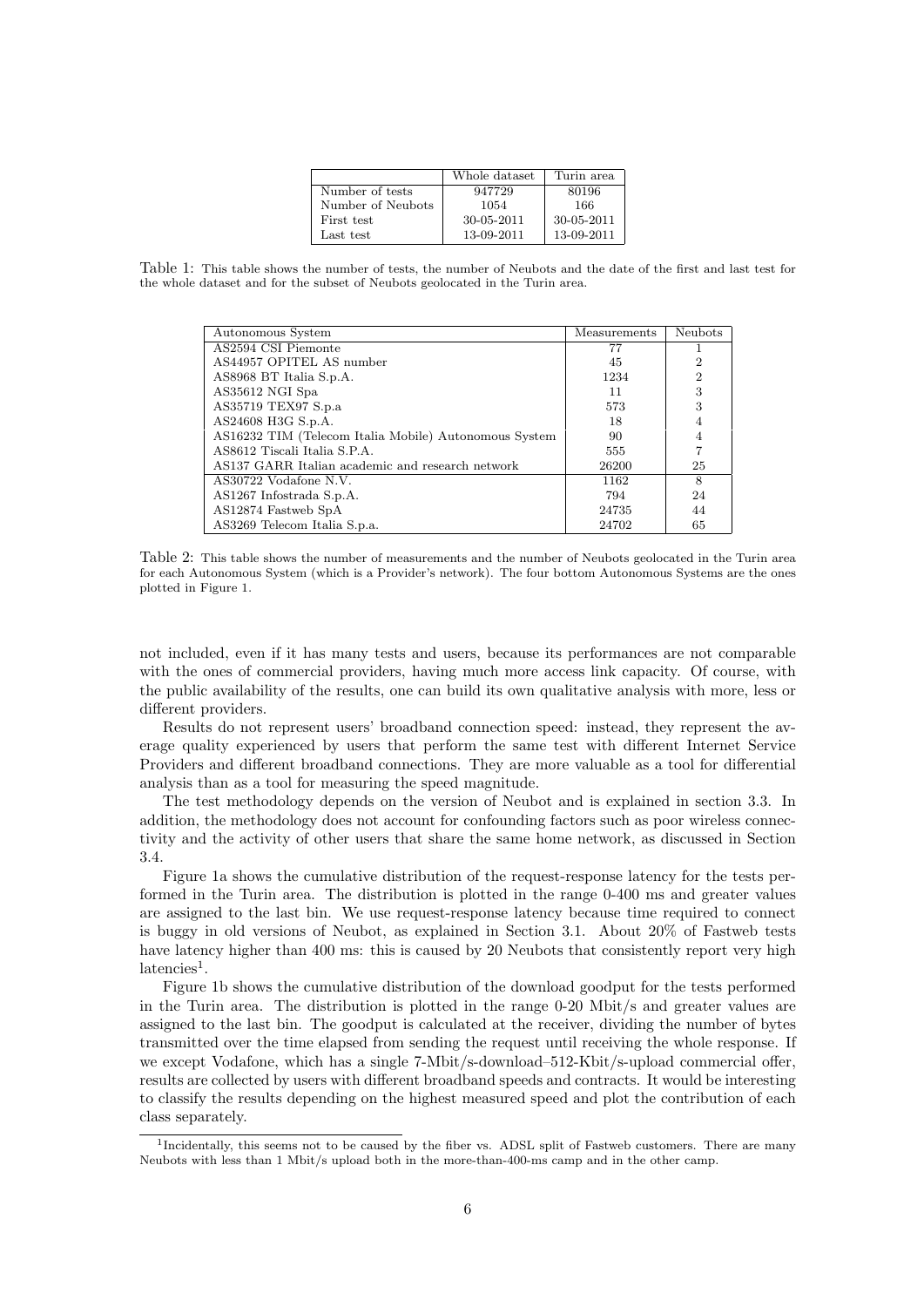

Figure 1: This figure shows the cumulative distribution of request-response latency, download and upload goodput for the tests performed in the Turin area. The distribution is plotted in a given range and greater values are assigned to the last bin. The test methodology changes slightly depending on the version of Neubot and does not account for confounding factors such as poor wireless connectivity and the activity of other users that share the same home network (see Section 3). In addition, one must consider that the maximum goodput that a user can reach depends, of course, on the maximum speed of the access link, as indicated in the contract.

Figure 1c shows the cumulative distribution of the upload goodput for the tests performed in the Turin area. The distribution is plotted in the range  $0-2000$  Kbit/s and greater values are assigned to the last bin. The goodput is calculated at the sender, dividing the number of bytes transmitted over the time elapsed from sending the request until receiving the whole response. Vodafone apart, results are collected by users with different broadband speeds. For example, 35% of Fastweb tests are above 2000 Kbit/s, clearly due to Fiber-To-The-Premises connections.

Scripts and aggregate data used to produce plots in Figure 1 are available on the Neubot website for other researchers and institution to carry out independent analysis. The whole dataset of raw Neubot results is available online as well. Whenever the user provided the permission to publish (see Section 5), the result retains the original Internet address. Otherwise, the Autonomous System name and estimated geographic location are provided.

### 5 Privacy policy

The result of a transmission test is a tuple that contains performance metrics, such as goodput and latency, information on the user's computer load, and the user's Internet address. Neubot needs to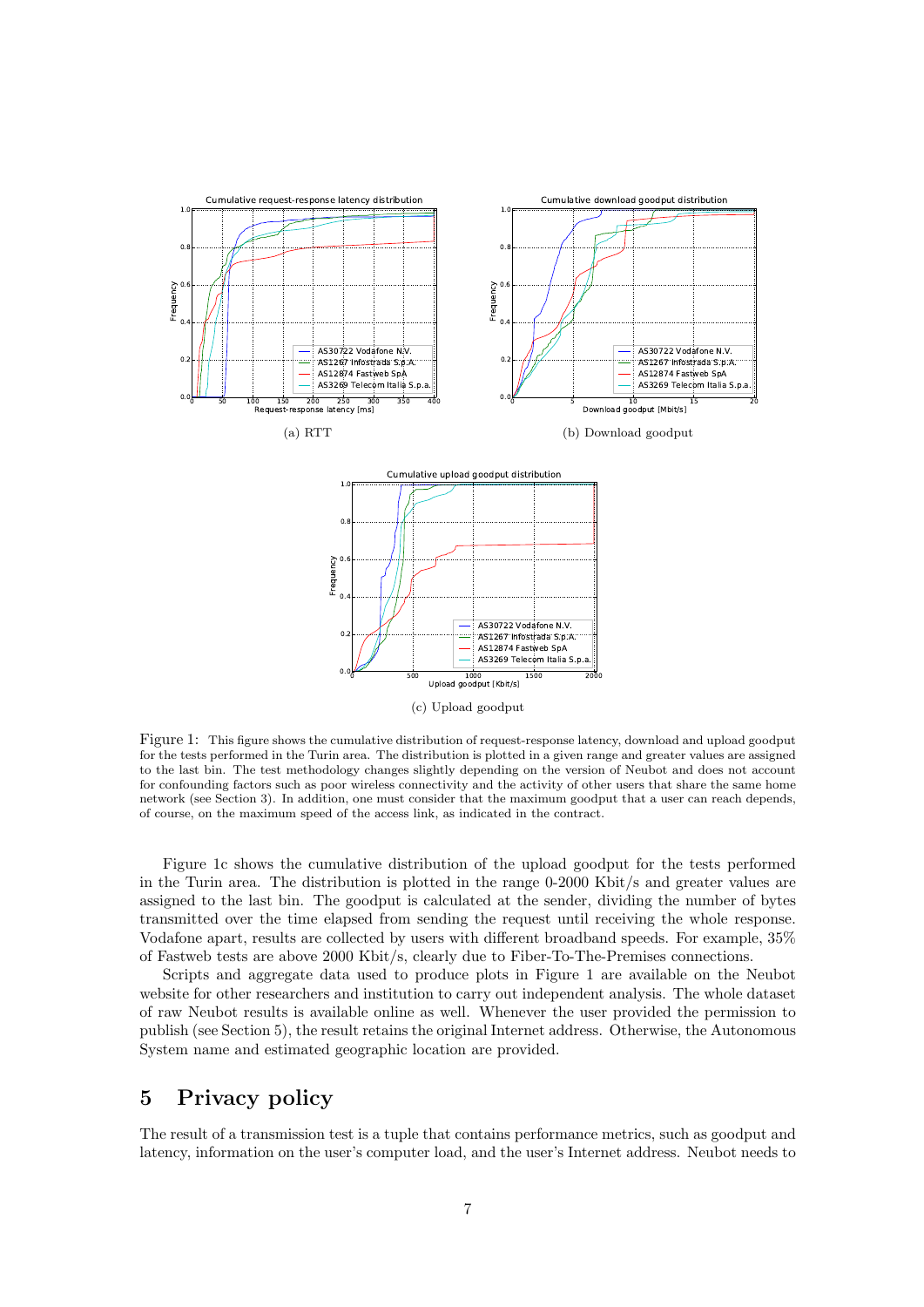collect test results on its servers to be able to study them and publish aggregate data. In addition, the project would like to publish the raw results, to allow other individuals and institutions to reuse them for research purposes.

Both the collection and the publication of the results, and, in particular, of Internet addresses, are instrumental to Neubot goals. The projects needs to collect data to accomplish its goal of studying the quality and neutrality of users' Internet connections. In particular, without the Internet address it is not possible to associate the results to an Internet Service Provider and a geographic location. The publication of raw results is very relevant as well, albeit it is not so critical as the collection. The availability of public data allows independent researchers and institutions to study, question and analyze the project methodology and research results. This will benefit Neubot developers and users, as well as the Internet community at large – eventually leading to a better shared understanding of the 'Net. And, again, no serious study of the data can be carried out without knowing the original Internet address.

However, Internet addresses cannot be collected and published as easily as goodput and latency measurements. Indeed, according to many opinions, including the ones of Ohm [39] and of the Article 29 Working Party<sup>2</sup> [40] [41], Internet addresses are personal data and they must be treated under the provisions of Italian and European Privacy Laws (Decree 196/03: "Codice in materia di protezione dei dati personali") [42]. This means that, in general, the user's informed consent is required for each purpose – collection and publication in this case – of the personal data treatment. There are exceptions to this regime, which allow public institutions, such as the Polytechnic University of Turin, to collect personal data without asking for the permission to do so [43]. However, Neubot does not take advantage of this possibility for two reasons. First, data collected in this way cannot be published freely on the web. Second, providing users a privacy policy and asking for their explicit permission is more transparent and fair.

According to the Law, Neubot installer shows users the privacy policy, informs on personal data treatment procedures and explains users how to exercise their rights. Then, asks users to: (i) assert that they have read the policy; (ii) provide the permission to collect their Internet address for research purposes; (iii) provide the permission to publish their Internet address for reusing them for research purposes. The permission to collect is mandatory, as explained above: if the user does not provide it, the installation aborts. The permission to publish is optional. If it is not provided, the user Internet address will not be published. And the project will publish instead the Internet Service Provider name and the (estimated) geographic location<sup>3</sup>

### 6 Conclusion and future work

In this work we present an exhaustive documentation of Neubot's *speedtest* test behavior. The test estimates round-trip time, download and upload goodput. Round-trip time estimation is performed (i) measuring the time it takes for the connect(2) system call to complete and (ii) measuring the request-response application-level delay for small requests and responses. The goodput is calculated dividing the amount of bytes sent (or received) over the elapsed time. The test uses two concurrent HTTP connections, but used four connections in the 0.3.5-0.3.6 version range. The download estimation is performed at the receiver, the upload estimation at the sender. Starting from version 0.3.7 the receive socket buffer is fixed at 256 KiB.

The major contribution of this paper is the discussion of the test's methodology. Which does not account for confounding factors such as poor wireless connectivity and the activity of other users that share the same home network. Considering all the caveats, results are still a valuable tool for differential analysis of providers' performances. But they are not an effective measure of the real broadband connection speed.

Future versions of Neubot should dedicate one test to estimate the quality of the network, using

<sup>2</sup>A body composed of the data protection authorithy of each EU Member State, the European Data Protection Supervisor and the Europen Commission.

<sup>&</sup>lt;sup>3</sup>We use MaxMind <http://www.maxmind.com/> free services to map the Internet address to the Internet Service Provider name and to the estimated geographic location.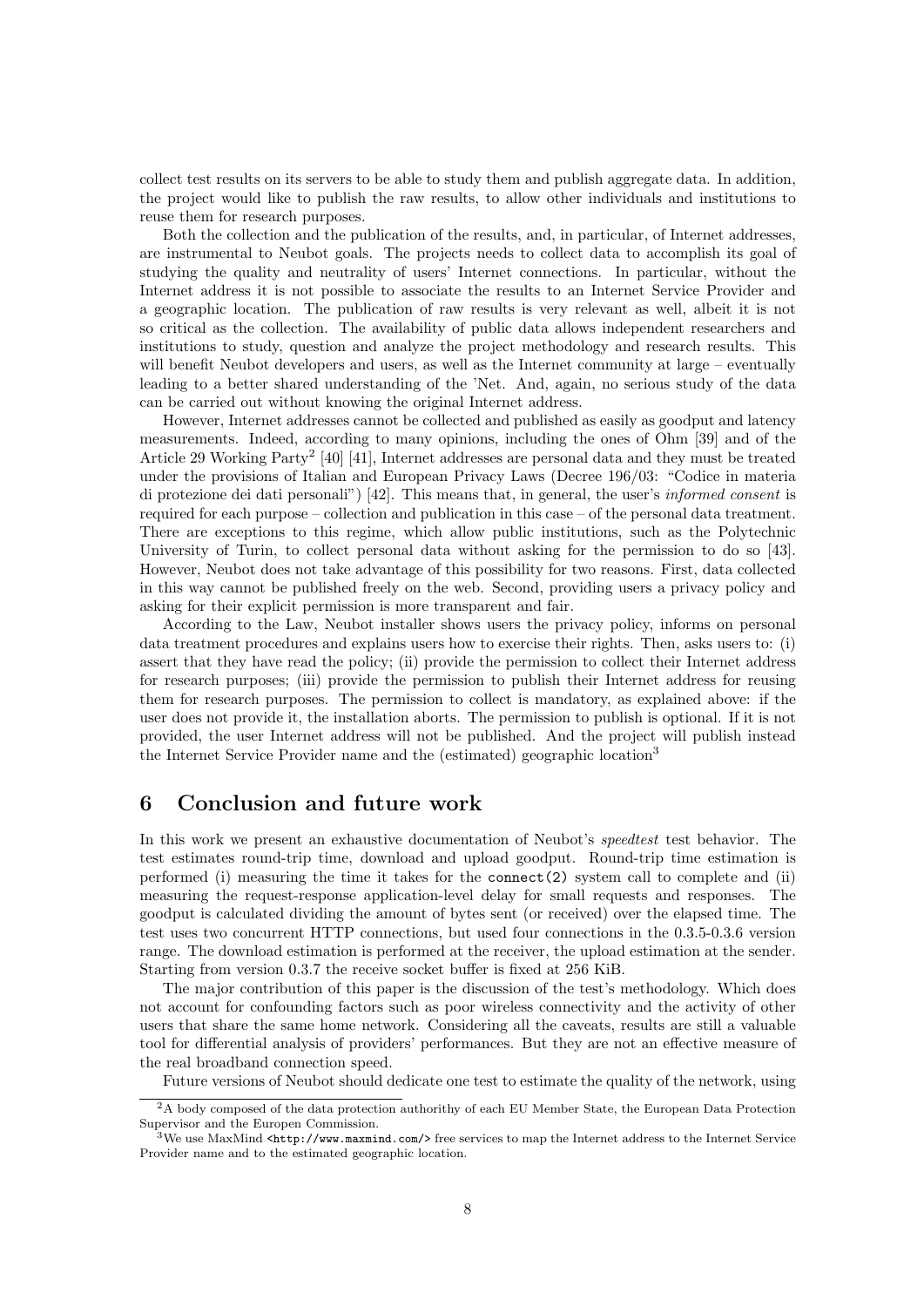just one connection, and another test to approximate the real broadband connection speed, using as many connections as needed. Moreover, given that Neubot has been accepted by Measurement Lab distributed server platform, the fixed buffer limitation should be relaxed (possibly adding another confounding factor), to be able to test high-speed high-latency networks. Finally, the test should be modified to run for a target number of RTTs, not seconds, to allow for comparison of connections with very different RTTs.

The article presents the Neubot measurements in the Turin-area, in the May-September time interval. Measurements have been divided per provider and the four commercial providers with more tests and Neubots have been analyzed. The analysis consists of the cumulative distribution of request-response latency, download and upload goodput. In the latency distribution, it would be interesting to investigate why a significant fraction of Fastweb users systematically experience very high latencies. Vodafone apart, the download and upload goodput distributions convey contributions from users with different broadband connections and contracts. It would be interesting to classify the users depending on their broadband connection and then plot the performances of each class separately, possibly asking users to indicate their broadband connection type.

Of course, the public availability of the raw data – made possible by the project privacy policy – allows independent researchers and institutions to review Neubot methodology and perform alternative analysis.

## Acknowledgment

We would like to thank Att. Monica Alessia Senor, Dr. Eleonora Bassi and Dr. Federico Morando for their support and for making suggestions to improve the quality and readability of this paper.

We would also like to thank Mr. Matt Mathis, who prodded us to relax the fixed-buffer limitation, making the case of high-bandwidth high-delay networks in Korea and Japan.

### References

- [1] B. Van Schewick, "Towards an economic framework for network neutrality regulation," J. on Telecomm. & High Tech. L., vol. 5, p. 329, 2006.
- [2] J. Crowcroft, "Net neutrality: the technical side of the debate: a white paper," ACM SIGCOMM Computer Communication Review, vol. 37, no. 1, pp. 49–56, 2007.
- [3] J. Palfrey. A Citizens' Choice Framework for Net Neutrality. [Online]. Available: http://blogs.law.harvard.edu/palfrey/2010/11/03/a-citizens-choice-framework-for-net-neutrality/
- [4] M. Lemley and L. Lessig, "End of End-to-End: Preserving the Architecture of the Internet in the Broadband Era," Ucla L. Rev., vol. 48, p. 925, 2000.
- [5] S. Jordan, "Some traffic management practices are unreasonable," in Computer Communications and Networks, 2009. ICCCN 2009. Proceedings of 18th Internatonal Conference on. IEEE, 2009, pp. 1–6.
- [6] R. Clayton, S. Murdoch, and R. Watson, "Ignoring the great firewall of china," in Privacy Enhancing Technologies. Springer, 2006, pp. 20–35.
- [7] J. Zittrain and B. Edelman, "Internet filtering in China," Internet Computing, IEEE, vol. 7, no. 2, pp. 70–77, 2003.
- [8] Internet blocking booklet. [Online]. Available: http://www.edri.org/internet-blocking-brochure
- [9] Netflix to FCC: scary loophole in net neutrality rules. [Online]. Available: http://arstechnica.com/techpolicy/news/2010/01/netflix-to-fcc-dont-make-managed-services-a-net-neutrality-loophole.ars
- [10] How will we know when the Internet is dead? [Online]. Available: http://arstechnica.com/techpolicy/news/2010/11/are-you-on-the-internet-or-something-else.ars
- [11] H. Kim, K. Claffy, M. Fomenkov, D. Barman, M. Faloutsos, and K. Lee, "Internet traffic classification demystified: myths, caveats, and the best practices," in Proceedings of the 2008 ACM CoNEXT conference. ACM, 2008, p. 11.
- [12] S. Floyd and V. Jacobson, "Link-sharing and resource management models for packet networks," IEEE/ACM Transactions on Networking (TON), vol. 3, no. 4, pp. 365–386, 1995.
- [13] OpenBSD. Configuring Queueing. [Online]. Available: http://www.openbsd.org/faq/pf/queueing.html#altq
- [14] C. Systems. Weighted Random Early Detection (WRED). [Online]. Available: http://www.cisco.com/en/US/docs/ios/11 2/feature/guide/wred gs.html